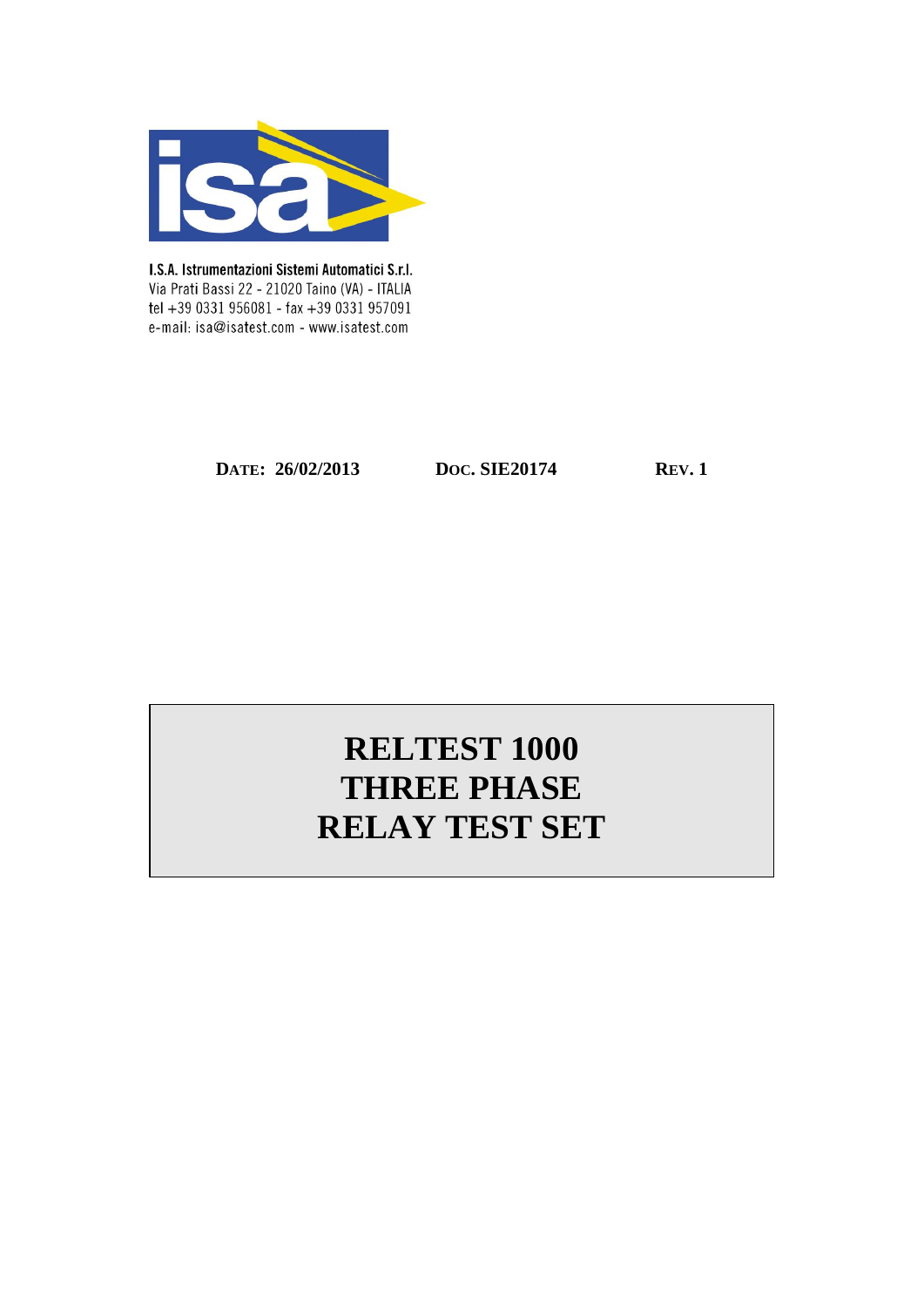| <b>REVISIONS</b>        |                |                     | <b>SUMMARY</b> | <b>VISA</b> |
|-------------------------|----------------|---------------------|----------------|-------------|
| $\overline{\mathbf{N}}$ | <b>PAGES</b>   | <b>DATE</b>         |                |             |
| $\mathbf 1$             | $\mathbf{All}$ | 26/02/2013   Issued |                | Lodi        |
|                         |                |                     |                |             |
|                         |                |                     |                |             |
|                         |                |                     |                |             |
|                         |                |                     |                |             |
|                         |                |                     |                |             |
|                         |                |                     |                |             |
|                         |                |                     |                |             |
|                         |                |                     |                |             |
|                         |                |                     |                |             |
|                         |                |                     |                |             |
|                         |                |                     |                |             |
|                         |                |                     |                |             |
|                         |                |                     |                |             |
|                         |                |                     |                |             |
|                         |                |                     |                |             |
|                         |                |                     |                |             |
|                         |                |                     |                |             |
|                         |                |                     |                |             |
|                         |                |                     |                |             |
|                         |                |                     |                |             |
|                         |                |                     |                |             |
|                         |                |                     |                |             |
|                         |                |                     |                |             |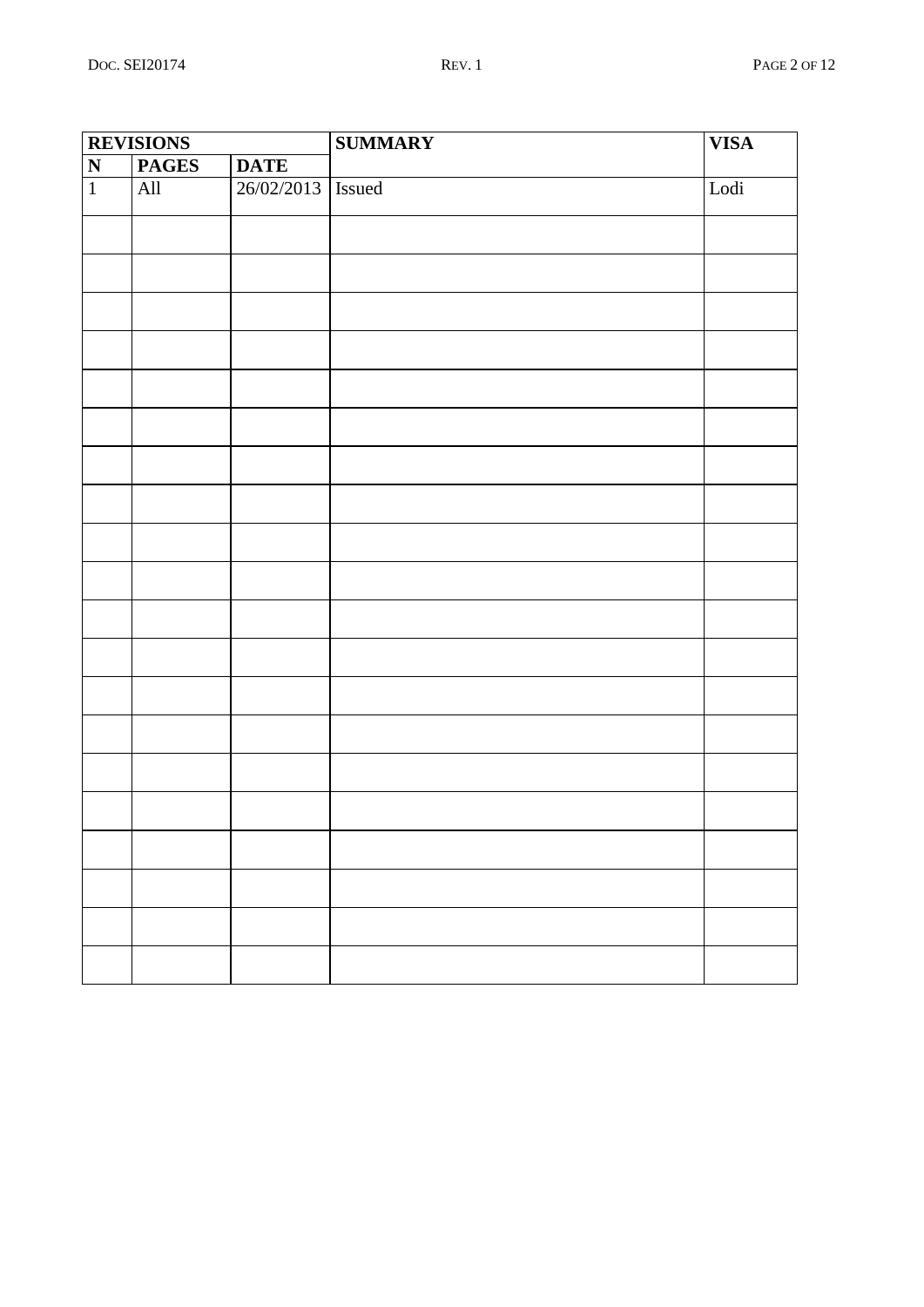| 3.5 |  |
|-----|--|
|     |  |
|     |  |
|     |  |
|     |  |
|     |  |
|     |  |
|     |  |
|     |  |
|     |  |
|     |  |
|     |  |
|     |  |
|     |  |
|     |  |
|     |  |
|     |  |
|     |  |
|     |  |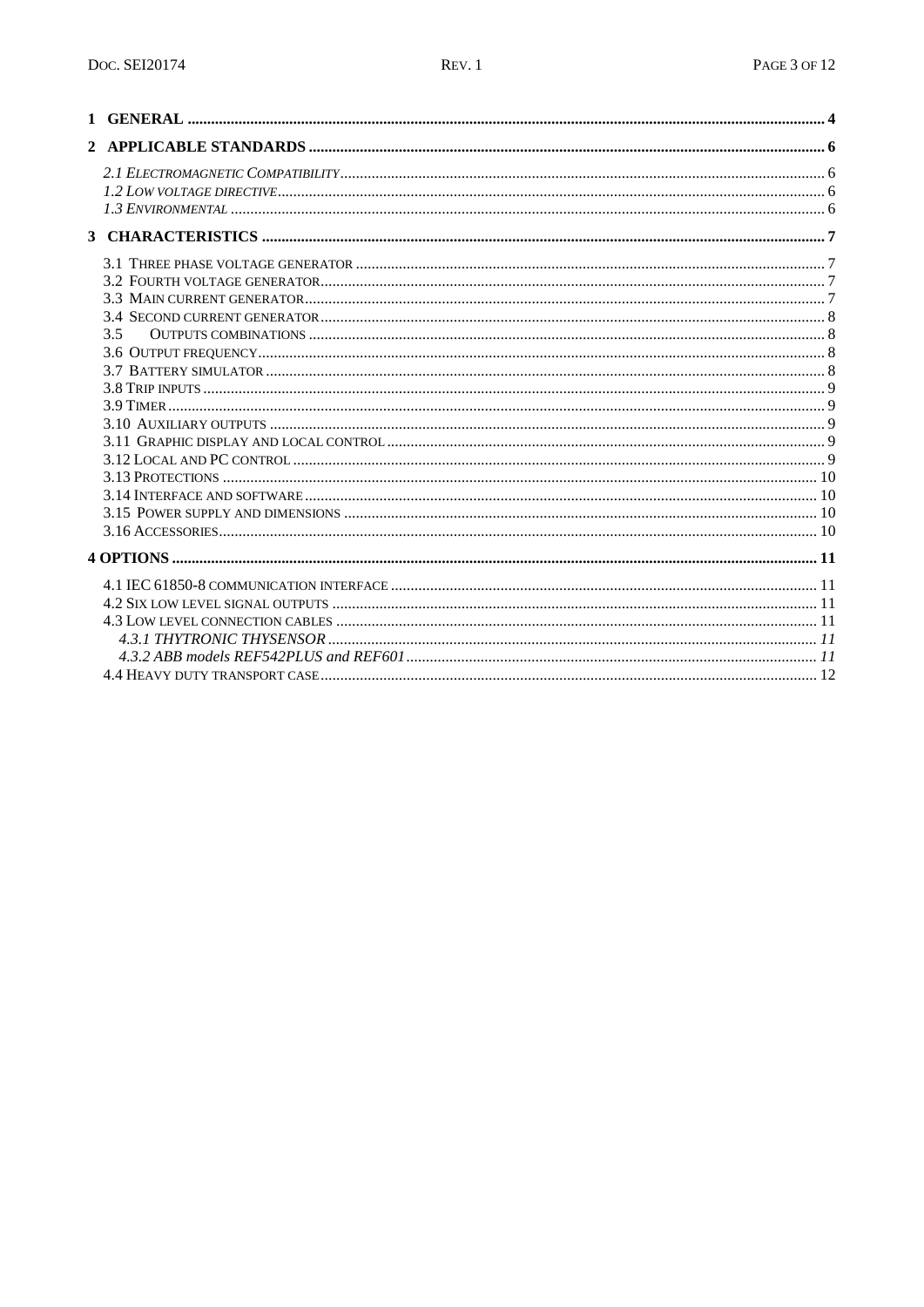## *1 GENERAL*

**RELTEST 1000** is an advanced multi-functional relay test set, designed for the testing of modern (numeric) protection relays used in distribution, transmission, smart grid and renewable energy plants.

Main features are:

• Advanced multifunctional relay test set, specially designed for distribution, smart grid and renewable energy plants.

- Local control, via keyboard and color display.
- Remote control with the Advanced Test & Data Management Software.
- Three independent AC voltage, adjustable from 0 to 400 V.
- Fourth independent AC voltage output, adjustable from 0 to 130 V.
- One current output, from 0 to 15 A, switchable on 3 phase sockets.
- One independent current output, adjustable from 0 to 1 A.
- Frequency generator: 40 400 Hz.
- Battery simulator.
- Two separate timer inputs.<br>• Four auxiliary relay outputs
- Four auxiliary relay outputs.
- Optional IEC 61850-8 communication interface.
- Optional six low level outputs.
- USB interface.
- Internal memory for test results storage and saving.
- Automatic test report.
- Lightweight and easy to carry.

The test set can be controlled locally, without the connection to a PC, by means of a graphical colour display, a keypad, a rotary switch and function keys. The unit can be controlled also by the software TDMS, which provides a complete set of test programs. In both cases, it is possible to test the relays listed in the following table.

| <b>RELAY TYPE</b>                       | <b>IEEE NO</b> |
|-----------------------------------------|----------------|
| <b>DISTANCE RELAY</b>                   | 21             |
| SYNCHRONIZING DEVICE                    | 25             |
| UNDER/OVER-VOLTAGE RELAY                | 27/59          |
| DIRECTIONAL POWER RELAY                 | 32             |
| <b>INSTANTANEOUS OVER-CURRENT RELAY</b> | 50             |
| <b>INVERSE TIME OVER-CURRENT RELAY</b>  | 51             |
| DIRECTIONAL ZERO SEQUENCE OVER-         | 67N            |
| <b>CURRENT RELAY</b>                    |                |
| <b>AUTOMATIC RECLOSING RELAY</b>        | 79             |
| FREQUENCY RELAY                         | 81             |
| DIFFERENTIAL PROTECTION RELAY           | 87             |

The use of RELTEST is extremely easy: once connections are performed, the operator can select the desired test by a menu. **Tests can be performed locally or by PC control.** Test results are automatically saved and then downloaded in the PC using the software TDMS, provided with the test equipment, for final storage and printing.

#### The following is the test set front panel.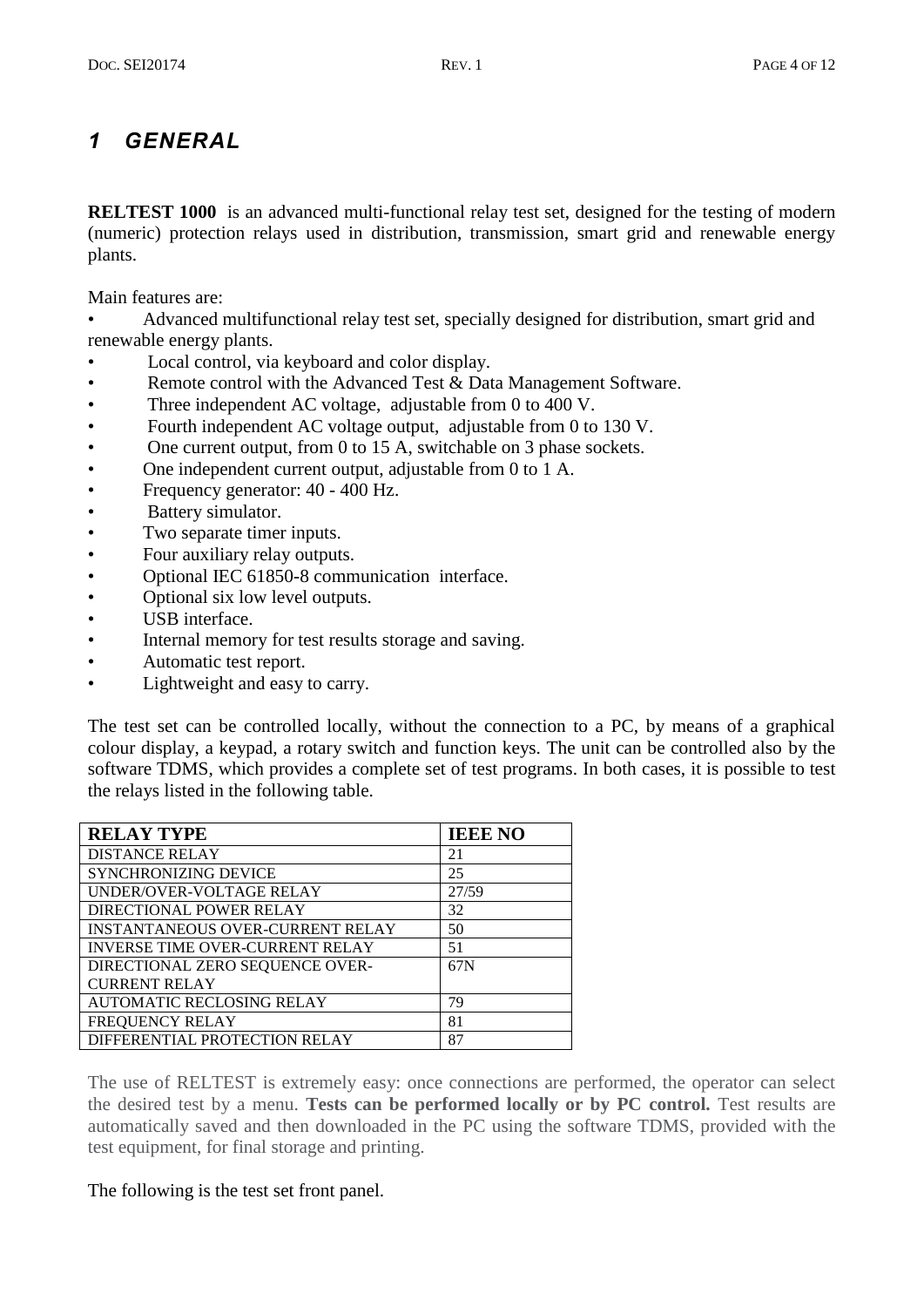

NOTA: WINDOWSè un marchio di MICROSOFT inc.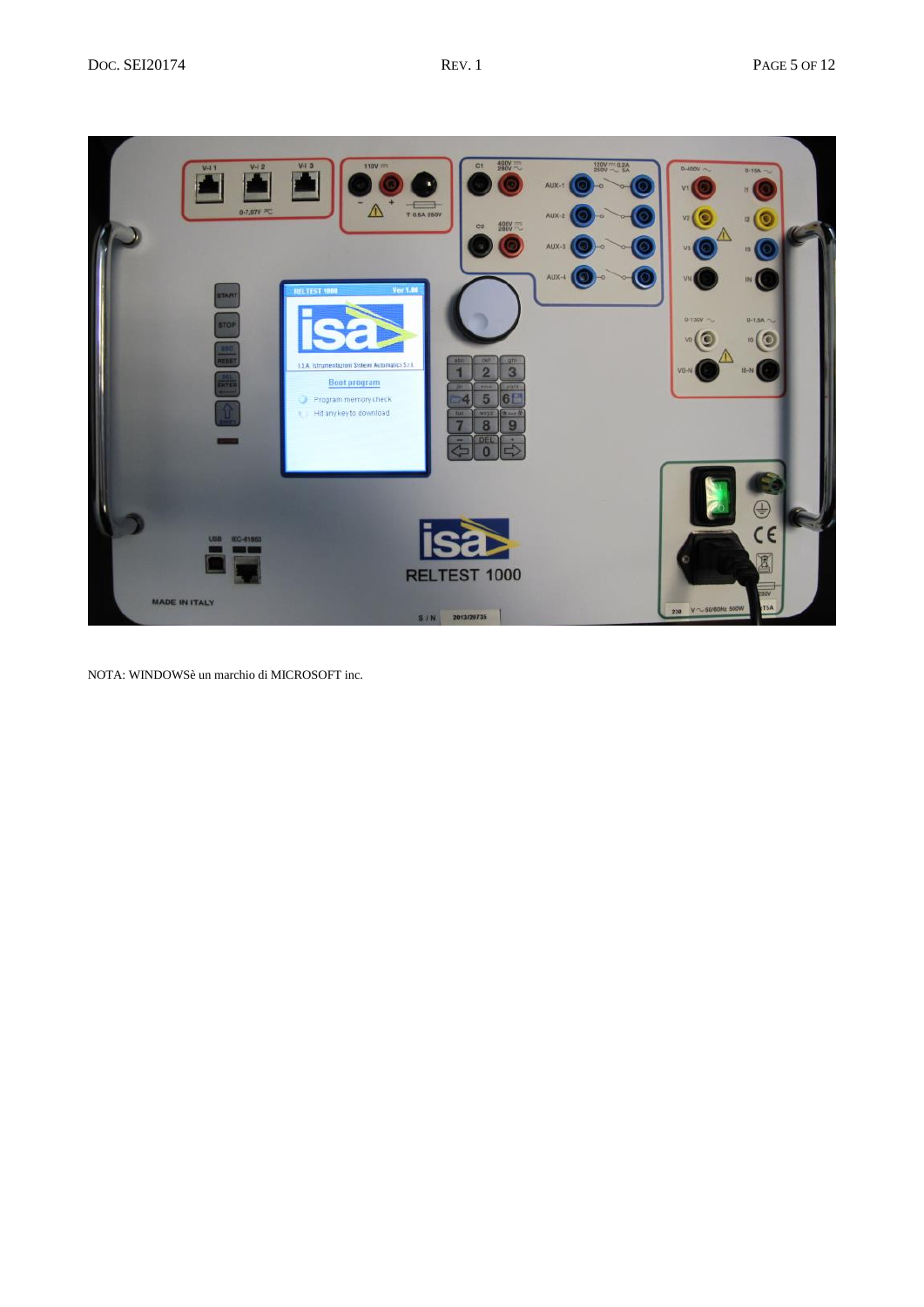## **2 APPLICABLE STANDARDS**

The test set and optional modules conform to the EEC directives regarding Electromagnetic Compatibility and Low Voltage instruments.

## *2.1 ELECTROMAGNETIC COMPATIBILITY*

European directive no. 2004/108/EC. Applicable Standard : EN61326:2006. *EMISSION*

- EN 61000-3-2: Harmonic content caused by the supply. Acceptable limits: basic.

- EN 61000-3-3: Limitation of voltage fluctuations and flicker. Acceptable limits: basic.

- CISPR11 (EN 55011 class A): Limits and measurement methods of radio-electric disturbances for industrial, medical and scientific instruments at radio-electric frequencies.

Acceptable limits for conducted emission:

. 0.15-0.5 MHz: 79 dB pk; 66 dB avg.

. 0.5-5 MHz: 73 dB pk; 60 dB avg.

. 5-30 MHz: 73 dB pk; 60 dB avg.

Acceptable limits for radiated emission:

. 30-230 MHz: 40 dB (30 m)

. 230-1000 MHz: 47 dB (30 m)

*IMMUNITY*

- EN 61000-4-2: Immunity tests for ESD. Test values: 8 kV in air; 4 kV in contact.

- EN 61000-4-3; Immunity tests for radio frequency interference. Test values (f=  $900 \pm 5$  MHz): field 10 V/m, modulated AM 80%; 1 kHz

- EN 61000-4-4; Immunity tests for high speed transients (burst). Test values: 2 kV peak; 5/50 ns.

- EN 61000-4-5; Immunity tests for surge. Test values: 1 kV peak differential mode; 2 kV peak common mode; 1.2/50 us.

- EN 61000-4-6: immunity to low-voltage sinusoidal waveform. Test values: 0.15-80 MHz, 3 Vrms, 80% AM 1 kHz.

- EN 61000-4-8: Immunity tests for low frequency magnetic fields. Test values: 30 Arms/m.

- EN 61000-4-11: Immunity test for power supply drops. Test value: 1 cycle; 100% drop.

## *1.2 LOW VOLTAGE DIRECTIVE*

European directive n. 2006/95/EC. Applicable standard, for a class I instrument, pollution degree 2, installation category II: CEI EN 61010-1. In particular:

- Dielectric Rigidity: 1.4 kV AC, 1 minute.
- Isolation resistance: > 2 MOhm.
- Earth resistance : < 0.1 Ohm.
- Dispersion current: < 5 mA.
- Inputs/outputs protection: IP 2X IEC 60529.

## *1.3 ENVIRONMENTAL*

- Operating temperature: 0 50°C; storage: -25°C to 70°C.
- Relative humidity : 5 95%, not condensing.
- Vibration: IEC 60068-2-6 (20 m/s^2 at  $10 150$  Hz);
- Shock: IEC 60068-2-27 (15 g; 11 ms; half-sine).
- Altitude: less than 2000 m.
- Noise: less than 75 dB.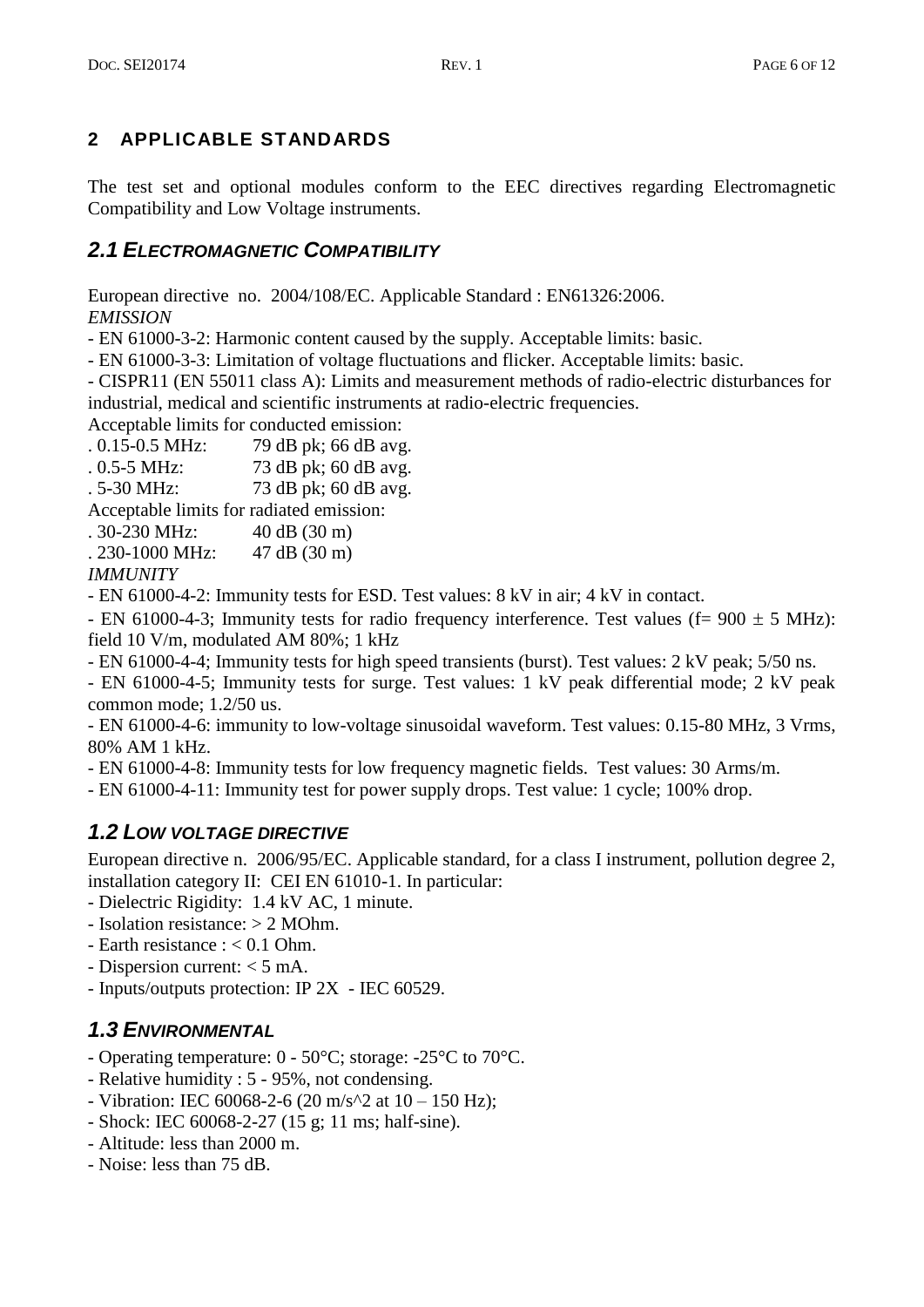## *3 CHARACTERISTICS*

## **3.1 THREE PHASE VOLTAGE GENERATOR**

The test set has three phase voltage outputs.

- Three AC voltage outputs, separately adjustable. Output range (phase voltage): from 0 V to 100 V AC, or from 0 to 400 V AC (corresponding to 170 V or 690 V phase to phase voltages).
- Connection: 4 safety sockets (3 phases and a common neutral). For delta connected relays, it is possible to forget the neutral socket.
- Possibility to set the amplitude of the outputs independently for each output, continuously.
- Resolution: 50 mV on the 100 V range; 200 mV on the 400 V range.
- Accuracy:  $\pm$  0.5% of the output  $\pm$  0.2% of the range.
- Distortion, with resistive burden and the rated maximum power: 0.1%.
- Maximum distortion: 0.5%.
- Angles adjustable from  $0^{\circ}$  to 360 °.
- Angle resolution: 0.5°; angle accuracy: 1°.
- Voltage outputs have the neutral in common and are isolated from mains and ground.
- Power available for each phase: 20 VA continuously, at the voltage of the selected range.
- Possibility to set independently the pre-fault and the fault output amplitudes.

## **3.2 FOURTH VOLTAGE GENERATOR**

The test set has a fourth voltage output, with the same neutral of phase voltages, but independently adjustable.

- Two voltage ranges: 13 V or 130 V AC.
- Possibility to set the output amplitude from zero to the maximum value, continuously.
- Connection: two safety sockets.
- Resolution: 6 mV on the 13 V range, 60 mV on the 130 V range.
- Accuracy:  $\pm$  0.5% of the output,  $\pm$  0.2% of the range.
- Distortion, with resistive burden and the rated maximum power: 0.1%.
- Maximum distortion: 0.5%.
- Angle adjustable from  $0^{\circ}$  to  $360^{\circ}$ .
- Angle resolution:  $0.5^{\circ}$ ; angle accuracy:  $1^{\circ}$ .
- The output is isolated from mains and ground.
- Available power: 0.6 VA at 13 V; 6 VA at 130 V, continuously.
- Possibility to set independently the pre-fault and the fault output amplitudes.

## **3.3 MAIN CURRENT GENERATOR**

The main current output has the neutral isolated from the voltage outputs, adjustable independently with respect to voltages; besides, it can be switched on the 3 phase sockets.

- Current range: 15 A AC.
- Connection: four safety sockets, marked IN, I1, I2 and I3.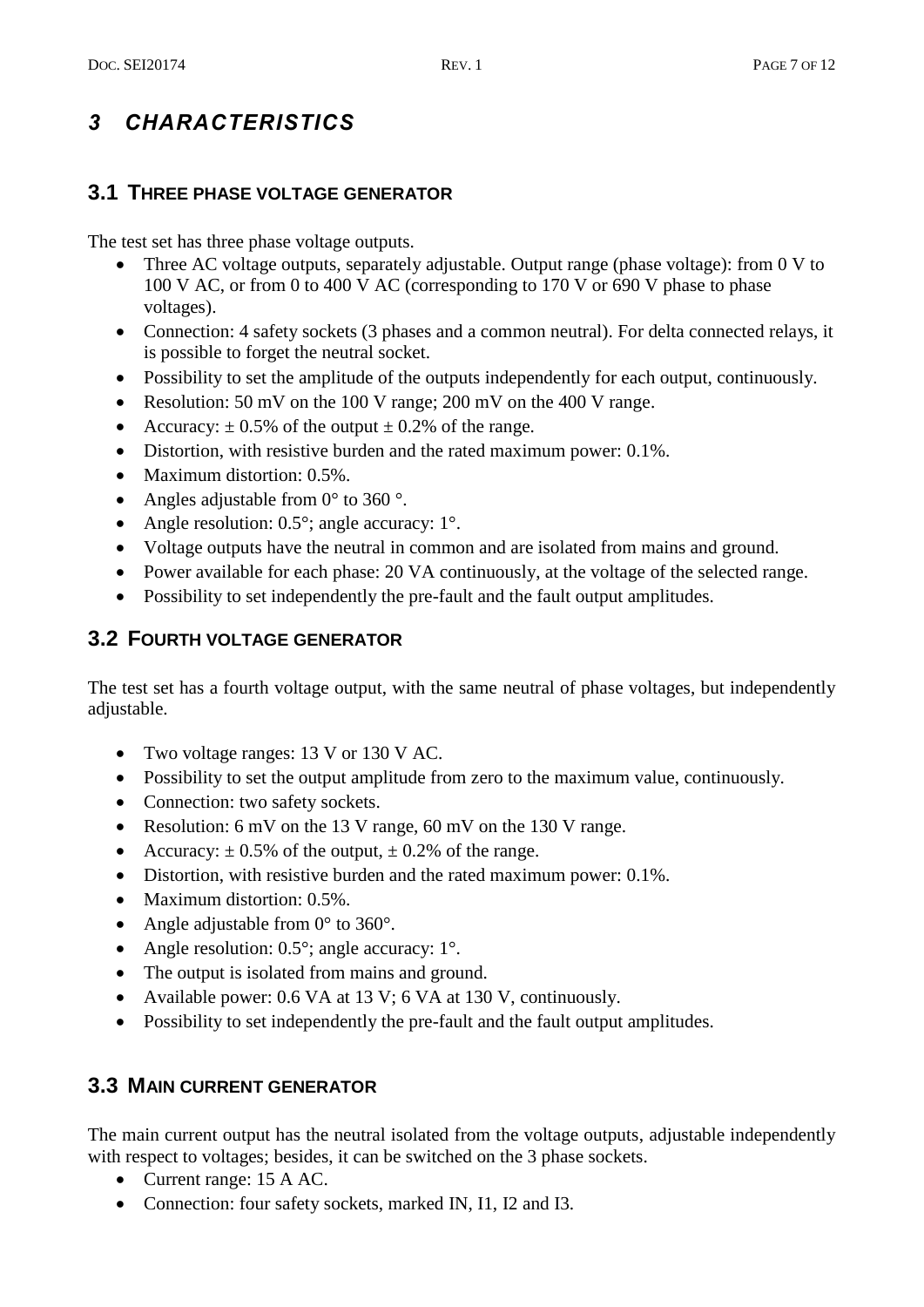- Output selection: automatic, according to the selected fault.
- Possibility to set the output amplitude from zero to the maximum value, continuously.
- Resolution: 7 mA.
- Accuracy:  $\pm$  0.5% of the output,  $\pm$  0.2% of the range.
- Distortion, with resistive burden and the rated maximum power: 0.5%.
- Maximum distortion: 1 %.
- Angle adjustable between  $0^{\circ}$  and  $360^{\circ}$ .
- Angle resolution: 0.5°; angle accuracy: 1°.
- The output is isolated from mains and ground.
- Available power: 25 VA continuously, at the maximum current.

## **3.4 SECOND CURRENT GENERATOR**

The test equipment is provided with an additional current output, adjustable independently. The neutral is in common with the neutral of the phase current,

- Current ranges: 0.1 A and 1 A AC.
- Connection: two safety sockets.
- Possibility to set the output amplitude from zero to the maximum value, continuously.
- Resolution: 0.1 mA on the 0.1 A range, 1 mA on the 1 A range.
- Accuracy:  $\pm 0.5\%$  of the output,  $\pm 0.2\%$  of the range.
- Distortion, with resistive burden and the rated maximum power: 0.5%.
- Maximum distortion: 1 %.
- Angle: adjustable from  $0^{\circ}$  to  $360^{\circ}$ .
- Angle resolution: 0.5°; angle accuracy: 1°.
- The output is isolated from mains and ground.
- Available power: 0.2 VA at 0.1 A; 2 VA continuously, at 1 A.

## **3.5 OUTPUTS COMBINATIONS**

Above outputs are available in the following combinations.

- Three phase voltages and the fourth voltage;
- Three phase voltages and the main current;
- Three phase voltages and the second current.

Other combinations are not available. For all practical uses, this is not a limitation.

## **3.6 OUTPUT FREQUENCY**

- Frequency range: adjustable from 40 Hz to 400 Hz.
- Possibility to set separately the outputs frequency before and during the fault.
- Possibility to have two different frequencies on two outputs (for synchronizing relay test)
- Accuracy:  $\pm$  0,1 mHz.
- Resolution: 1 mHz.
- Rate of change programmable between  $\pm$  0,1 Hz/s and  $\pm$  999 Hz/s.

## **3.7 BATTERY SIMULATOR**

- Unregulated DC generator : it follows the mains.
	- $\circ$  Voltage values with supply of 230 V: 110, 48, 24 V DC  $\pm$  15%.
	- $\circ$  Voltage values with supply of 115 V: 55, 24, 12 V DC  $\pm$  15%.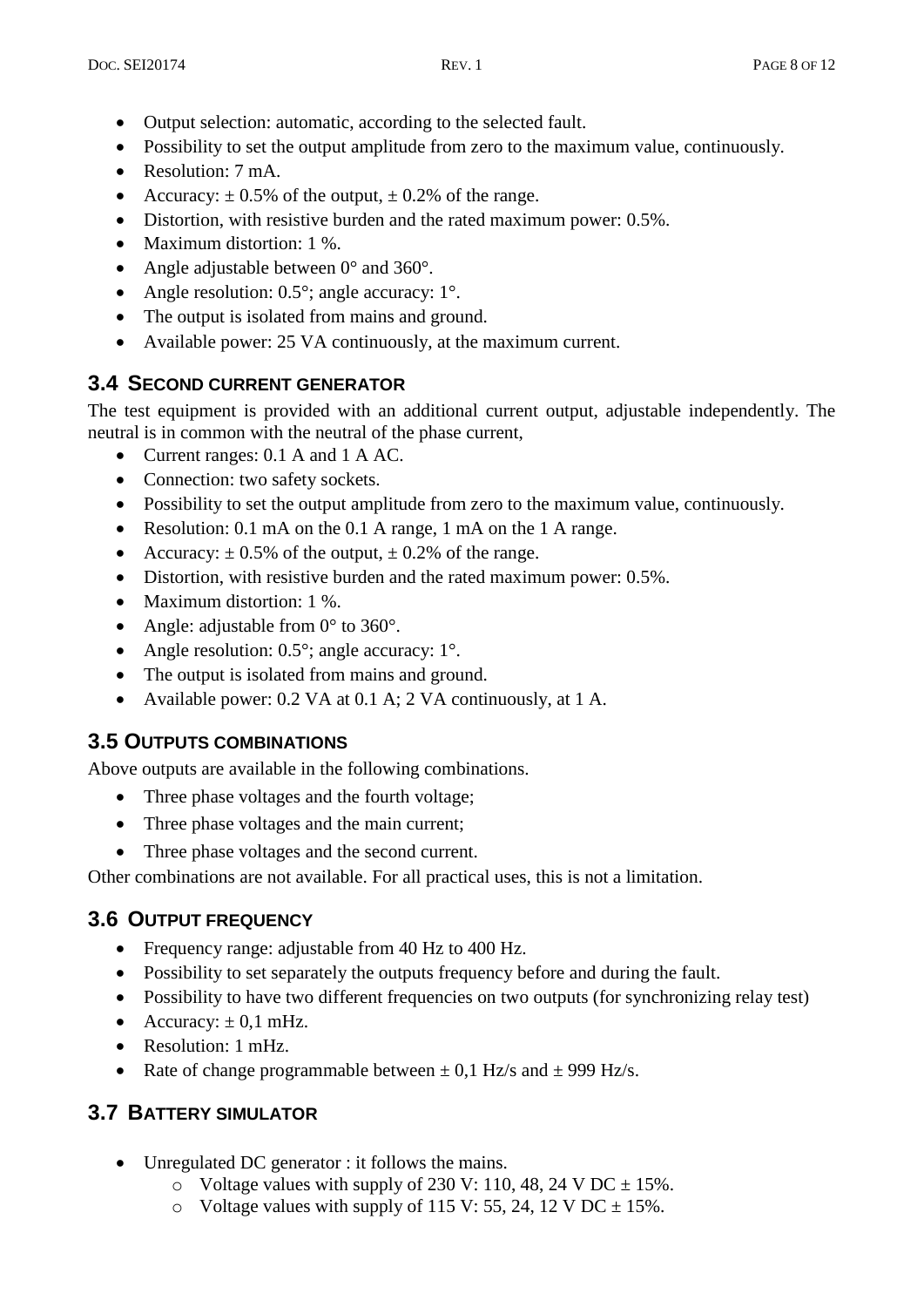- Corresponding power: 30W, 22W, 11W.
- Connection: two safety sockets.
- The output generation is controlled by the test program.
- The output is isolated from mains, ground and all other outputs.

## **3.8 TRIP INPUTS**

- Digital inputs: two inputs, isolated and programmable independently.
- Connections: two safety banana sockets, marked C1 and C2.
- Inputs can be independently selected as dry or with voltage, from 4.5 to 400 V DC.
- For each input, the display shows when the input is closed (or the voltage is applied).
- Selection of the type of input: Voltage clean, 24 V or 80 V; software controlled. The selection clean/voltage is displayed on the screen.
- For all selections, inputs are protected against voltages up to the maximum specified above.
- Selections: Normally Open (N.O.) or Normally Closed (N.C.), independent for each input.

## **3.9 TIMER**

Time measurements available:

- Timing from the start of the test (injection) until any logical combination of Close or Open of the selected inputs.
- Timing from an external contact.
- Timer range: 0 to 9,999.999 s; resolution: 0.1 ms
- Timer accuracy: 0.01% of the measure  $\pm$  1 ms, for input changes lasting more than 1 ms.

#### **3.10 AUXILIARY OUTPUTS**

- Four auxiliary relay contacts (A1, B1, C1, D1), timed, voltage clean, whose make terminations are connected to safety banana connectors.
- The open or closed state of the relay is shown on the display.
- Characteristics of the contacts with a resistive load:
	- o AC: 250 V; 5 A; 1250 VA;
	- o DC: 120 V; 0.2 A; 24 W.
- Range of programmable delay with respect to test start: from 0 to 999.99 s.
- Nominal switch delay with respect to test start: 5 ms.

#### **3.11 GRAPHIC DISPLAY AND LOCAL CONTROL**

- Large color graphic display, type TFT, backlighted, 320 x 240 pixels.
- Keyboard: 12 keys, 5 function keys and one digital encoder.

## **3.12 LOCAL AND PC CONTROL**

The test equipment local control is performed by the multifunctional knob, keyboard and display.

The control menu allows to set the type of fault. Then the test is launched, including two type of tests: threshold measurement and time measurement. Test results are shown on the display, and can be saved and retrieved. With the PC connection, the user has available TDMS - Test and Data Management software.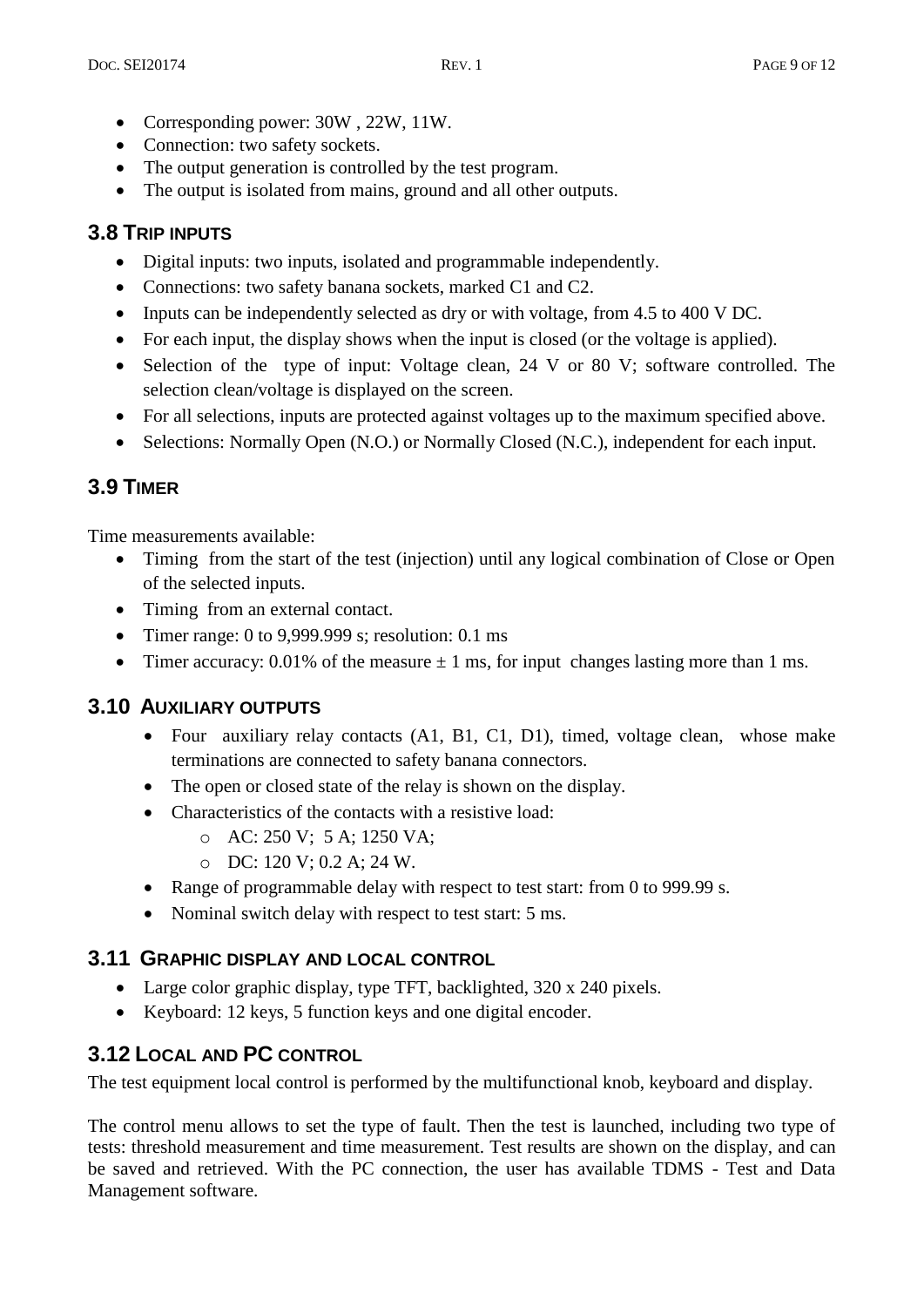## **3.13 PROTECTIONS**

- Auto diagnostic at power-on.
- Electronic protection on voltage outputs and a fuse on the auxiliary outputs.
- Thermal protection against over-heating.
- Trigger input protection against selection error.

#### **3.14 INTERFACE AND SOFTWARE**

- PC interface: USB.
- Internal memory: more than 500 test results.
- TDMS Software for the test result management, storage and saving.

#### **3.15 POWER SUPPLY AND DIMENSIONS**

- Mains supply: 85 to 264 VAC 50/60Hz; 120 to 370 VDC.
- $\bullet$  Weight: 13 kg.
- Dimensions:  $46$  (W) x  $35$  (H) x 17 (D) cm.

## **3.16 ACCESSORIES**

Accessories supplied with the test equipment:

- Power supply cable and USB cable;
- Connection cables to the relays:
	- $\circ$  N. 6 red cables, 2.5 mm<sup>2</sup> section, 2 m long, terminated with 4 mm safety banana plugs;
	- $\circ$  N. 1 yellow cable, 2.5 mm<sup>2</sup> section, 2 m long, terminated with 4 mm safety banana plugs;
	- $\circ$  N. 1 blue cable, 2.5 mm<sup>2</sup> section, 2 m long, terminated with 4 mm safety banana plugs;
	- $\circ$  N. 6 black cables, 2.5 mm<sup>2</sup> section, 2 m long, terminated with 4 mm safety banana plugs.
- N. 10 adaptors.
- Grounding cable, 2 m long, yellow/green, with clamp.
- Spare fuses.
- TDMS Software and operator manuals.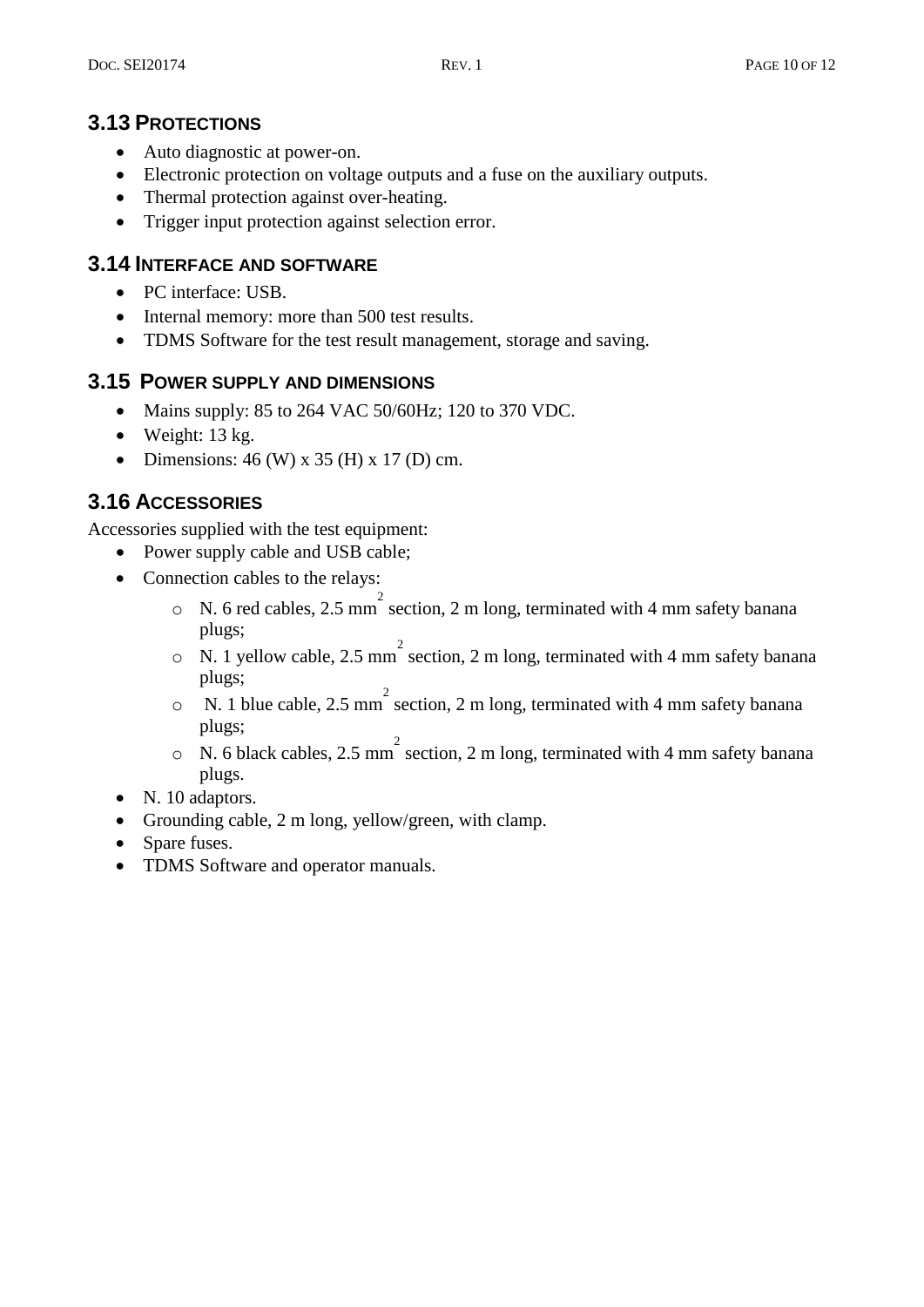## *4 OPTIONS*

## **4.1 IEC 61850-8 COMMUNICATION INTERFACE**

This option, to be mounted inside the test set, allows the management and handling of IEC61850-8 messages. The option is supplied with RJ45 Ethernet crossed cable for the connection to the relay under test.

## **4.2 SIX LOW LEVEL SIGNAL OUTPUTS**

Optionally, the test set can be equipped with six low-level voltage outputs. The purpose of these outputs is to allow testing newest protection relays with low voltage (sensor) inputs. The dedicated connector carries six analog signals, that correspond to the three voltages and to the three currents. NOTE: on these outputs, there are available three phase current outputs, instead of the single phase, switched main current output. When these outputs are selected, power outputs are not generated.

The option is made of the electronic circuit, which is installed into RELTEST. Additionally, we offer also the connection cables to two types of relays: see here after. Output characteristics are the following ones.

- Number of outputs: 6.

- Connection: three connectors (one per phase), type RJ45. Each connector carries the current and voltage signals.

- Full range voltage output: 7.07 Vrms.

- Full range current output: 7.07 Vrms.

- Output current: 5 mA max.

- Resolution: 0.43 mV .

- Accuracy, in the temperature range of  $25 \pm 2$  °C, and with frequency from 40 to 70 Hz: 0.05% of range typical, 0.1% of range guaranteed.

- Distortion: 0.1%.

- Output frequency: 0 to 500 Hz.

- Output accuracy; full temperature range, frequency 0 to 40 Hz:  $\pm$  0.2% of the range.

- Output accuracy; full temperature range, 500 Hz maximum attenuation: 1%.

- The display shows the programmed output values.

## **4.3 LOW LEVEL CONNECTION CABLES**

## *4.3.1 THYTRONIC THYSENSOR*

The set is foreseen for relays types NA60, NV10.

The set is made of three cables, 2 m long, terminated with RJ45 connectors. Each cable carries one voltage and one current. The connection to the test set and to the relay is direct.

## *4.3.2 ABB models REF542PLUS and REF601*

The option includes two adaptors.

The first one has six cables, 2 m long, with BNC connectors, for the connection to the relay: 3 I, 3 V, and also three cables with RJ45 connectors, to the test set.

The second one has three cables, 2 m long, with RJ45 connectors, for the current and voltage signals to the relay, and also three cables with RJ45 connectors, to the test set.